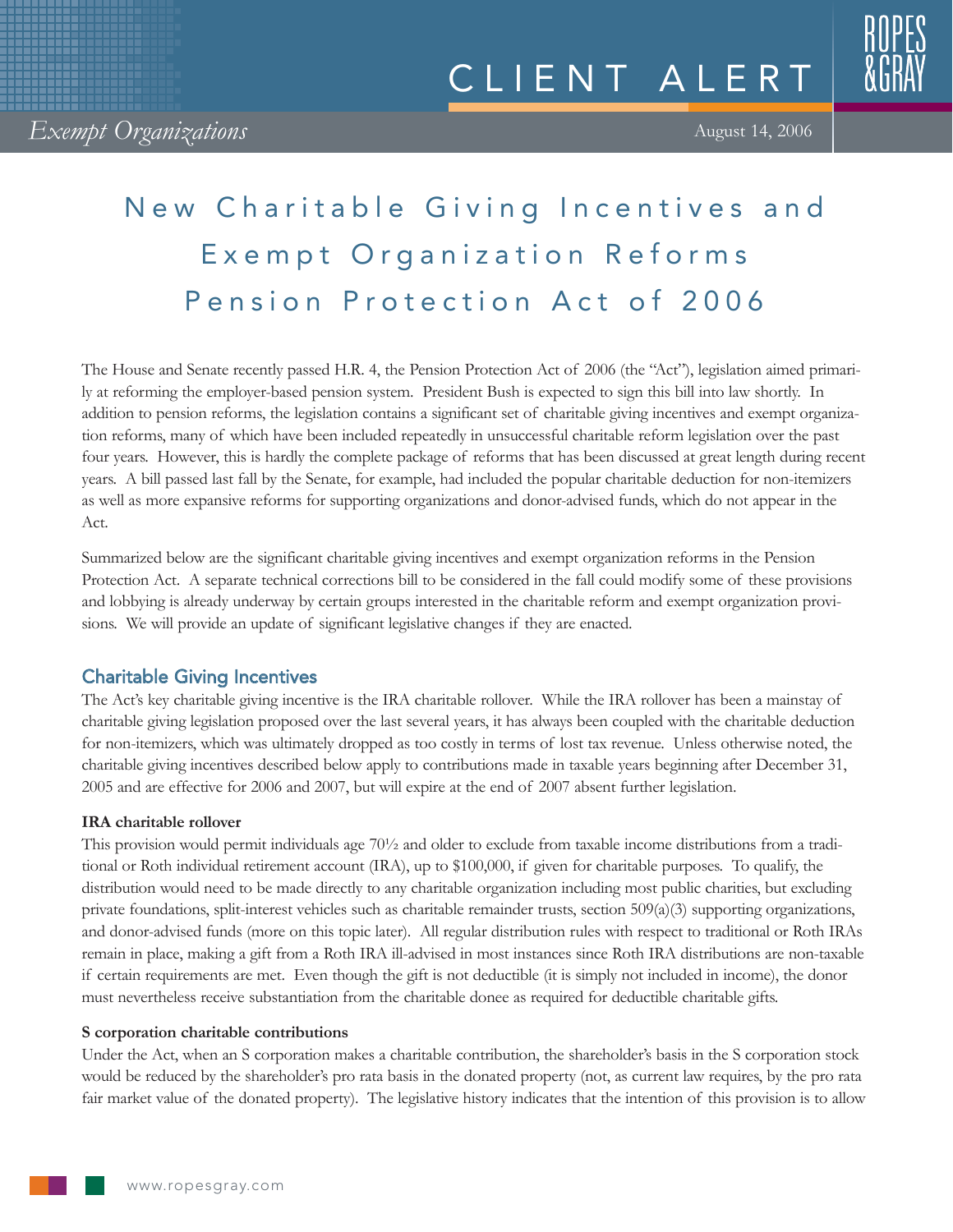shareholders of an S corporation to deduct gifts of appreciated property of the corporation to the extent of fair market value as partners in a partnership are permitted to do.

#### **Enhanced deduction for contributions of book and food inventory**

Taxpayers engaged in a trade or business, including corporations, that donate "apparently wholesome food" inventory to charity will be entitled to a deduction of the lesser of fair market value or 2 times the donor's basis (this enhanced deduction had been set to expire at the end of 2005). The same rules apply to C corporations contributing books to public schools providing elementary or secondary education (kindergarten through grade 12), subject to certain certification requirements.

## **Enhanced deduction for conservation contributions**

Real property donated for conservation purposes to public charities will be deductible up to 50% of an individual's adjusted gross income with a 15-year carryover of excess contributions instead of the otherwise applicable 5 years. Farmers and ranchers are entitled to deduct up to 100% of a conservation contribution (also with a 15-year carryover), although if the donated property is available for agriculture or livestock production, the property must remain available for these purposes.

## Exempt Organization Reforms

## **Public disclosure of Form 990-T**

Effective for returns filed after the date of enactment, the Act makes the IRS Form 990-T, the income tax return used to report a tax-exempt organization's unrelated business taxable income (UBTI), subject to the same public disclosure requirements as the Form 990 information return. The legislative history indicates that the current rule permitting an organization to withhold certain confidential information from disclosure (if the IRS determines that public disclosure would adversely affect the organization) would also apply to information contained in the Form 990-T.

#### **Passive income from controlled entities not necessarily UBTI**

Rents, royalties, interest and annuities paid by a controlled organization to its tax-exempt parent are no longer subject to a special rule contained in IRC section 512(b)(13) that requires the exempt parent to treat such amounts as UBTI, so long as: (i) the payment is made pursuant to a binding written contract *in effect on the date of enactment* (or a renewal of the contract on substantially similar terms); and (ii) the payment does not exceed the amount that would have been paid if the payment had been determined under the principles of IRC section 482 (translation: the payment does not exceed fair market value). If the payment exceeds fair market value, the excess amount is considered UBTI and the exempt parent is subject to an additional 20% tax on that amount. This provision applies retroactively to payments received or accrued after December 31, 2005, and expires on December 31, 2007. For returns due after the date of enactment, an exempt parent that receives rents, royalties, interest or annuities from a controlled organization is required to report these payments on its annual information return, as well as any loans or transfers between it and a controlled organization.

#### **Increased excise taxes for private foundation and intermediate sanctions rule violations**

The Act generally doubles the excise taxes assessed with respect to violations of the private foundation rules. The Act also doubles the dollar limitations on the maximum excise tax that can be imposed on foundation managers for self-dealing and intermediate sanctions violations to \$20,000 per act or transaction. This provision is effective for taxable years beginning after the date of enactment.

#### **Private foundation net investment income excise tax expanded**

The Act expands a private foundation's net investment income to include items of income that are "substantially similar"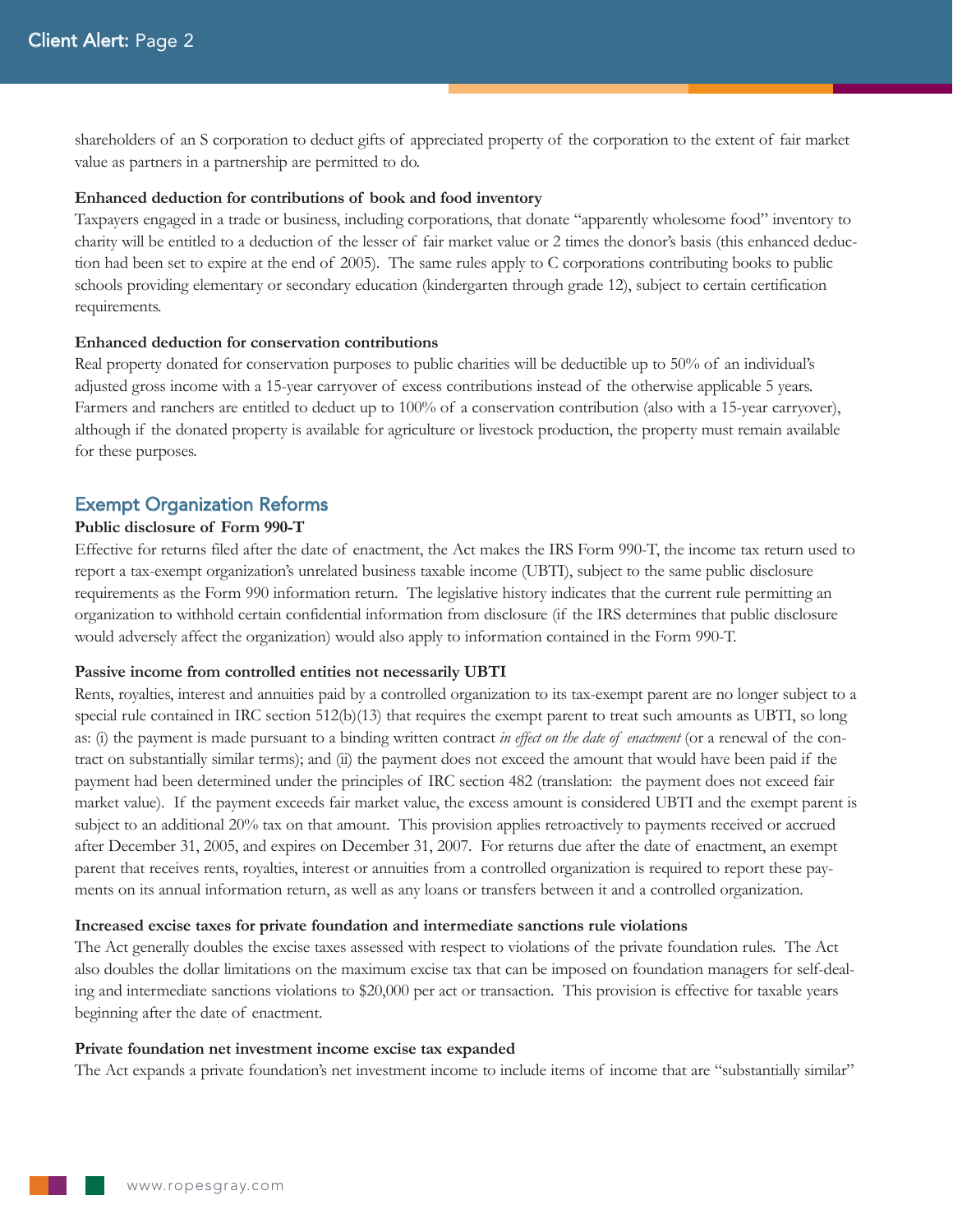to those currently enumerated in IRC section 4940, effective for taxable years beginning after the date of enactment. Gross investment income now includes income from notional principal contracts and annuities, while capital gain net income now includes capital gains and losses from the sale or other disposition of assets used to further an exempt purpose and not just those held to produce interest, dividends, rents and royalties. Under a new provision that is dependent on the adoption of implementing regulations, a private foundation can exclude from net investment income capital gains from the sale or disposition of assets used for a period of not less than one year for its exempt purposes, so long as the entire property is exchanged for like-kind property to be used primarily for its exempt purposes. A private foundation may not carry back any losses from the sale or other disposition of assets.

#### **IRS filing requirement for small organizations**

For annual periods beginning after 2006, organizations not previously required to file a Form 990 because their gross receipts are below \$25,000 are required to file an annual notice with the IRS electronically containing basic contact information and the continuing basis for the organization's tax-exempt status.

#### **IRS disclosure of information to state officials**

The Act permits the IRS to disclose information to state charity and tax officials about organizations for which the IRS has proposed to refuse or revoke tax-exempt status, as well as with respect to certain other IRS actions, to the extent necessary to administer state laws regulating charities. This provision applies to requests from state officials made after the date of enactment.

#### **IRS reporting requirements for and Treasury study of charity-owned life insurance**

The Act attempts to address potentially abusive charity-owned life insurance schemes by requiring a tax-exempt organization to report to the IRS an acquisition of an interest in a life insurance contract in which a third party also holds an interest and that is part of a structured transaction that involves a pool of such contracts. This provision is effective for 2 years after the date of enactment. The Act also directs the Secretary of the Treasury to prepare a study for the Senate Finance Committee and House Ways and Means Committee on the acquisition of interests in life insurance contracts by tax-exempt organizations and whether this is consistent with tax-exempt status.

#### **IRS filing requirement for split-interest trusts**

Penalties are increased on split-interest trusts having both charitable and non-charitable interests (such as charitable remainder trusts) for failure to file a return and show correct and complete information. The Form 1041-A exemption for split-interest trusts that distribute all net income currently no longer applies. Such trusts must file both the Form 1041-A and the currently required Form 5227, although neither form must be disclosed to the public. This provision applies to returns for taxable years beginning after December 31, 2006.

#### **Additional exempt status requirements for credit counseling organizations**

The Act requires that organizations providing credit counseling services satisfy a number of new organizational and operational requirements, including restrictions on loans to debtors, fees charged for activities incidental to counseling services and refusing services to consumers as well as various governance and business holdings rules.

## Donor-Advised Funds

Donor-advised funds (DAFs) provide a donor with an immediate tax deduction and the ability to retain advisory privileges over how contributions will ultimately be distributed for charitable purposes. Any public charity could establish a DAF, although they are found most commonly at community foundations and educational institutions. In recent years, so-called "commercial" donor-advised funds sponsored by mutual fund companies have become very popular. The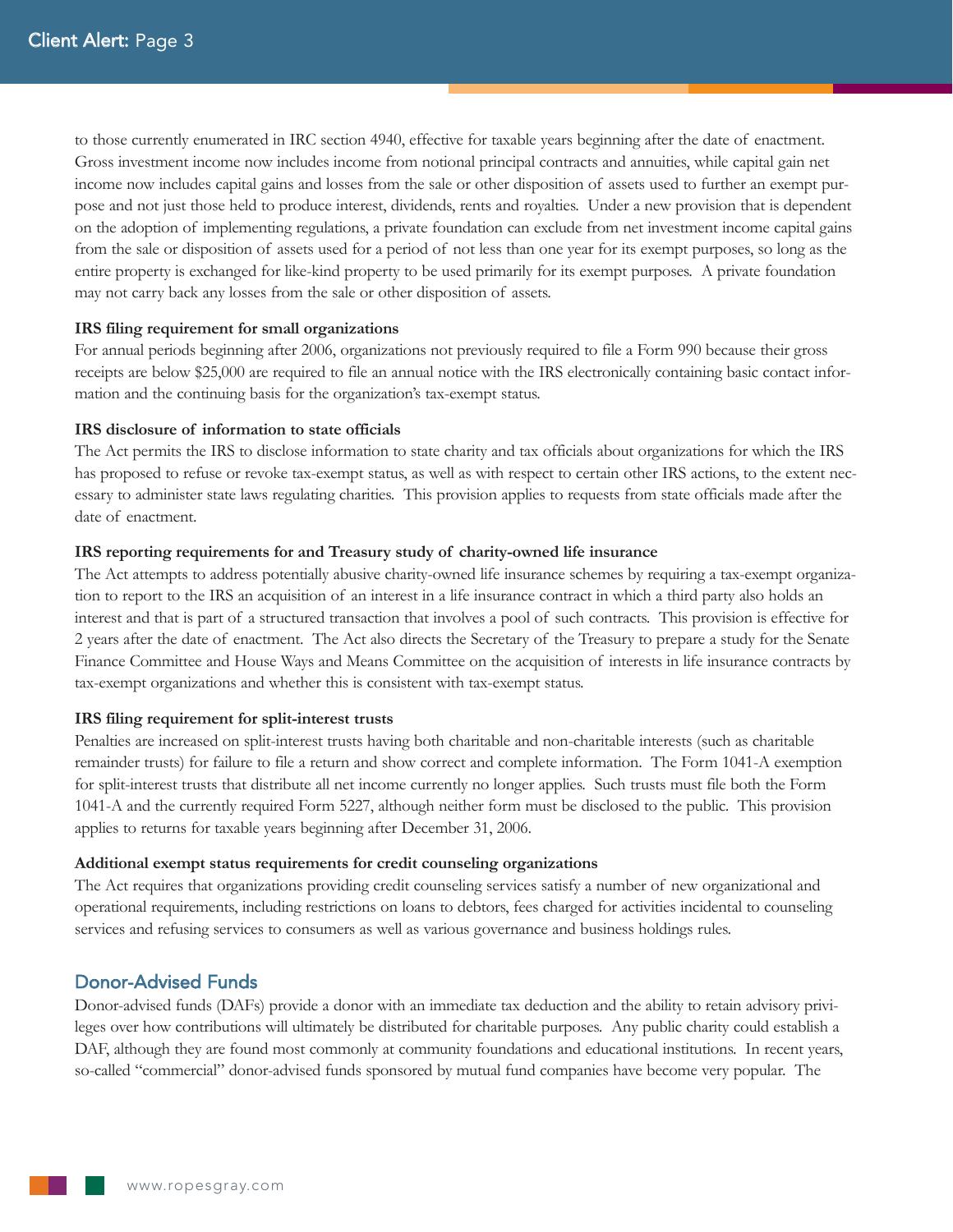absence of any substantive provisions in the tax law governing DAFs has led to IRS concern about possible abuses and recent Congressional interest in regulating these charitable giving vehicles. Except as noted below, all of the DAF provisions are effective for tax years beginning after the date of enactment.

#### **Codified definition of donor-advised fund**

The Act defines "donor-advised fund," which is not currently defined in the IRC or Treasury regulations, as a separately identified fund or account owned and controlled by a sponsoring organization (generally, a charity other than a private foundation or governmental unit) with respect to which a donor or person appointed by the donor to advise the DAF (a donor advisor) has or expects to have advisory privileges over the distribution or investment of amounts held in such fund or account by reason of the person's status as a donor. The definition excludes funds that make distributions to a single organization, certain committee-advised funds that make travel and scholarship grants and funds that receive a special exemption from the IRS.

#### **No charitable deduction permitted for DAFs maintained by certain supporting organizations**

A taxpayer who makes a gift to a DAF maintained by a Type III supporting organization, other than a functionally integrated Type III supporting organization (described below), is not entitled to a charitable deduction for the contribution. This provision applies to contributions made beginning 180 days after the date of enactment.

#### **DAFs subject to excess business holdings rules**

The excess business holdings rules, which place restrictions on a private foundation's holdings in a business enterprise, are made applicable to DAFs by the Act. A DAF's holdings in business enterprises will be aggregated with those of its donors, donor advisors, their family members and 35% controlled entities to determine whether the applicable threshold (generally, a 20% ownership interest) has been exceeded. The Act provides transition rules for decreasing the DAF's present holdings if the statutory threshold has been exceeded. For new gifts of interests in a business enterprise, the DAF will have 5 years to divest of holdings above the statutory threshold.

#### **DAF donors and investment advisors as disqualified persons for intermediate sanctions purposes**

The Act specifies that, for intermediate sanctions purposes, the following persons are disqualified persons with respect to a DAF (but not necessarily with respect to the sponsoring organization): DAF donors and donor advisors, as well as family members and 35% controlled entities of these individuals. In addition, the Act provides that an investment advisor (and the advisor's family members and 35% controlled entities) with respect to a DAF are disqualified persons with respect to the sponsoring organization that maintains the DAF. This provision applies to transactions that occur after the date of enactment.

#### **125% excise tax for distributions that result in more than incidental benefit to donor**

If a donor or donor advisor exercises his or her advisory authority with respect to a DAF and directs the sponsoring organization to make a distribution that results in the donor or any disqualified person with respect to the DAF receiving more than an "incidental benefit" (a term not defined in the statute), a 125% tax is imposed on the amount of the benefit. Any fund manager who agrees to make such a distribution is also subject to a 10% tax on the amount of the benefit (not to exceed \$10,000).

## **Excise tax on certain distributions**

The sponsoring organization is subject to a 20% excise tax if a DAF makes a distribution to any individual or for any non-charitable purpose or for a charitable purpose where the sponsoring organization does not exercise "expenditure responsibility" (to ensure that the distribution is spent only for the purposes for which it was given). An additional 5% tax (not to exceed \$10,000) is imposed on any fund manager who approves such a distribution. The excise tax does not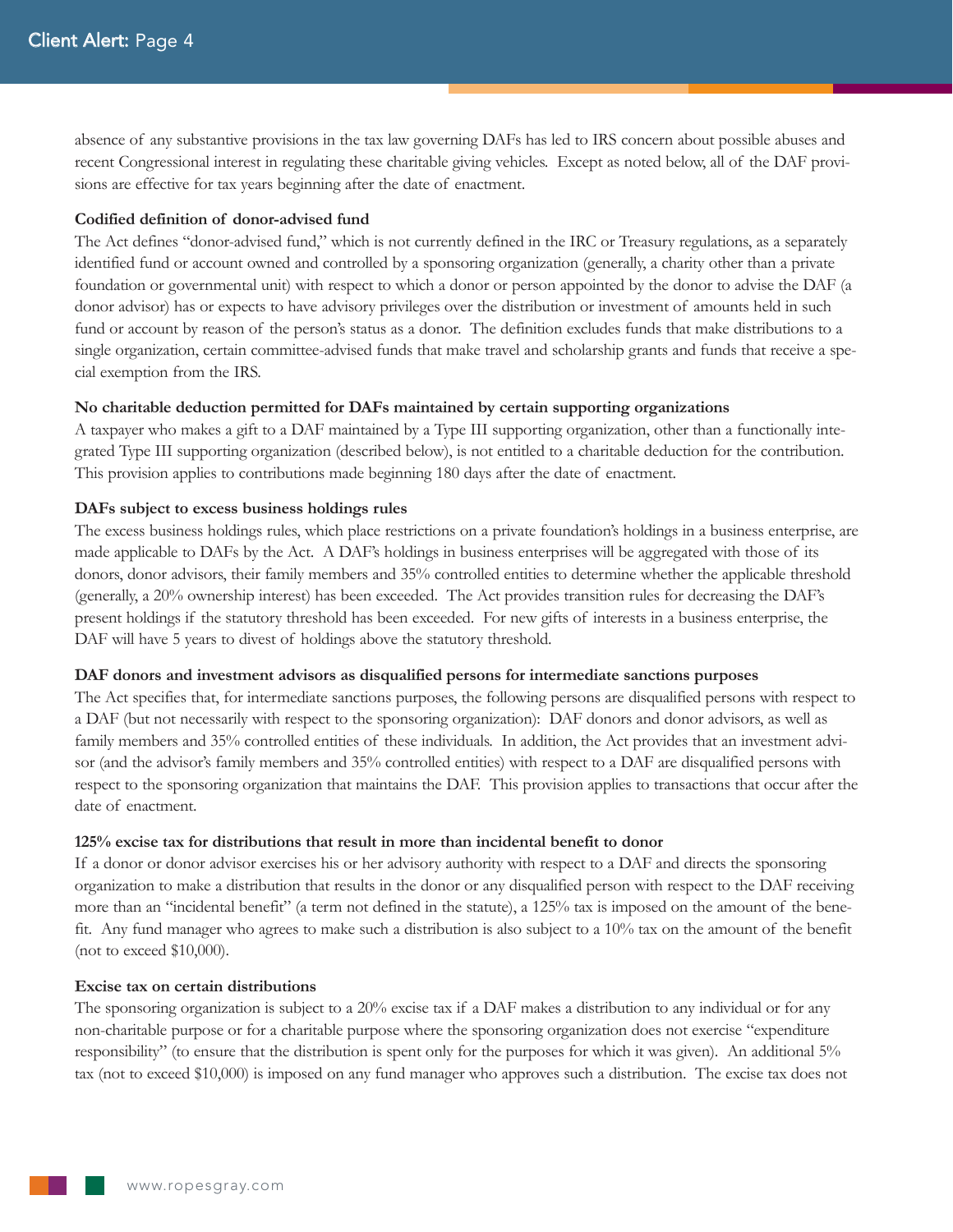apply to distributions made to charities described in IRC section 170(b)(1)(A), the sponsoring organization or another DAF.

#### **Substantiation requirements for DAF donors**

To be entitled to a charitable deduction for a gift to a DAF, the donor is required to obtain a written acknowledgement from the sponsoring organization stating that the organization has exclusive legal control over the contributed assets. This provision applies to contributions made after 180 days after the date of enactment.

#### **IRS reporting and disclosure requirements for DAFs**

Sponsoring organizations are subject to additional reporting and disclosure requirements, such as providing detail on the number of DAFs they control as well as the aggregate asset value of and contributions to their DAFs. In addition, an organization applying for tax-exempt status is required (beginning after the date of enactment) to state whether it maintains or intends to maintain a DAF and how the DAF would operate.

## Supporting Organizations

#### **Treasury to conduct study on supporting organizations and donor-advised funds**

Within one year of the date of enactment of the Act, the Secretary of the Treasury is directed to undertake a study and submit to the Senate Finance Committee and the House Ways and Means Committee a report on the organization and operation of DAFs and supporting organizations (SOs). An SO is an organization described in IRC section  $509(a)(3)$ that attains its public charity status by reason of a close relationship with one or more other public charities (its "supported organizations"). Like DAFs, SOs have been viewed by the IRS as potentially abusive.

Among other things, the Treasury study will consider the appropriateness of a charitable deduction if the person making the contribution is benefited, whether DAFs should be subject to minimum distribution requirements and whether the retention of rights or privileges by donors with respect to amounts transferred to DAFs and SOs is consistent with the treatment of the transfers as completed gifts.

#### **Special rules targeted to "Type III" SOs**

"Type III" supporting organizations are those organizations "operated in connection with" the charities they were organized to support. This type of SO is subject to a lower level of control by its supported charities than the "Type I" and "Type II" varieties, and therefore has been perceived by some to be more subject to abuse. Unless otherwise noted, the following provisions are effective on the date of enactment.

- Functionally integrated Type III SOs. The Act creates a new variety of Type III SO that is presumably considered less prone to abuse than other Type III SOs (as the rules described below demonstrate). In general, a functionally integrated Type III SO is one that carries on activities that its supported organizations would otherwise have to do themselves (rather than providing grants to the supported organizations).
- IRS regulations to address distribution requirements. New regulations will address payments required by non-functionally integrated Type III SOs. The regulations will require such organizations to make distributions of a percentage of either income or assets to supported organizations.
- Foreign organizations cannot be supported charities. After the date of enactment, a Type III SO may not support an organization that is not organized in the United States. A 3-year transition rule applies to Type III SOs that support a foreign organization as of the date of enactment. While the legislative history indicates that this provision will prevent so-called "friends of" organizations (formed to support a foreign charity such as a school or university) from being established as SOs, it may still be possible to form such organizations as Type I SOs.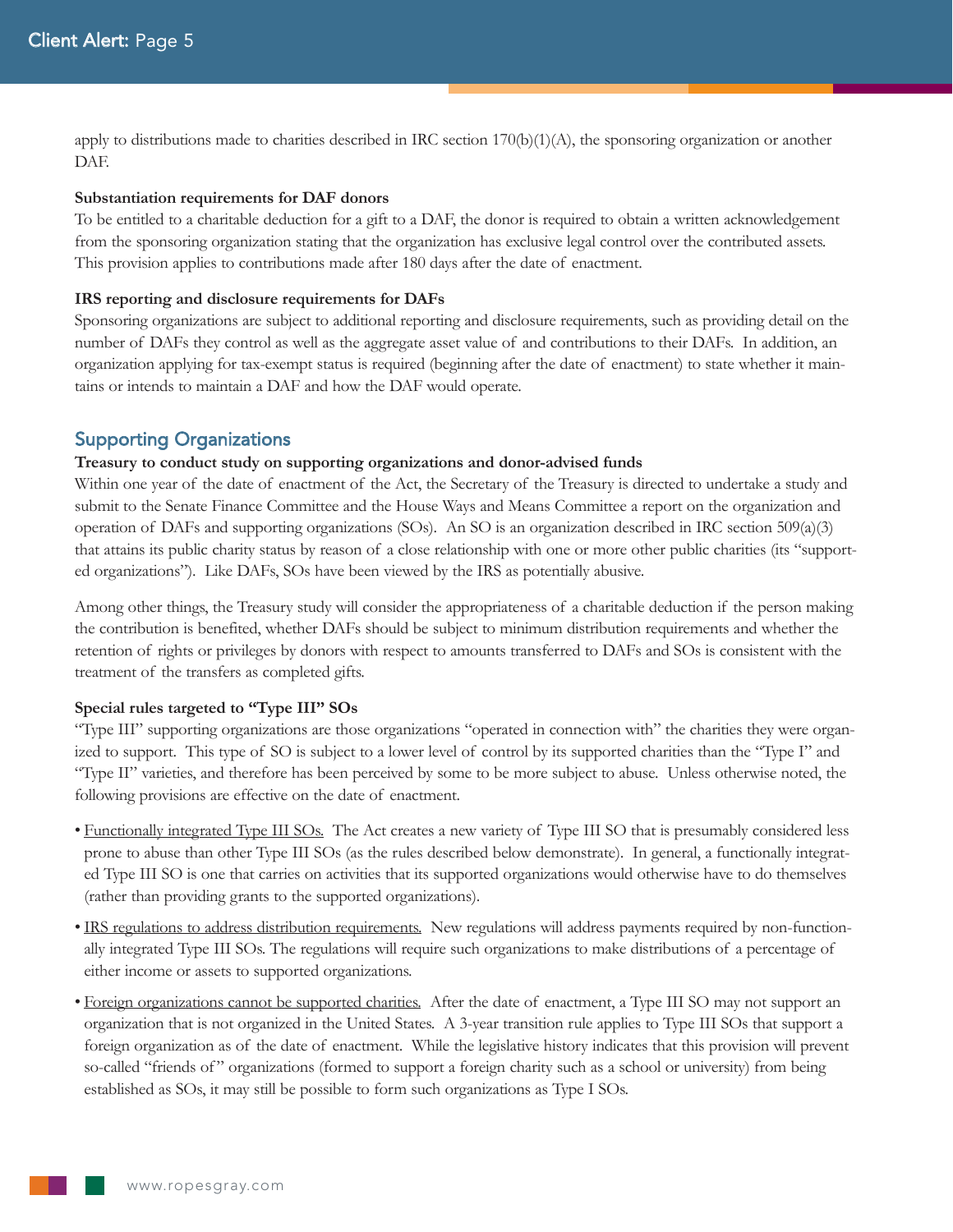- Application of excess business holdings rules. The Act applies the private foundation excess business holdings rules to non-functionally integrated Type III SOs (and, in limited circumstances, Type II SOs) in substantially the same manner as is described in the application of these rules to DAFs above. The Act provides transition rules for holdings in existence at the time of enactment.
- Type III SO must provide information to its supported charities. A Type III SO must provide to each of its supported organizations such information regarding the SO as may be determined by the IRS (such as its governing documents, annual report and annual IRS information returns) to ensure the SO's responsiveness to its supported organizations' needs and demands.
- Trusts must demonstrate close and continuous relationship with supported charities. A Type III SO organized as a trust must demonstrate that it has a close and continuous relationship with its supporting organizations to satisfy the responsiveness test for Type III SO status (it is no longer sufficient to show that the supported organization is a beneficiary and that it has the power to enforce the trust and compel an accounting). The Act provides a one-year transition rule for existing trusts.

## **Automatic intermediate sanctions violations; expanded definition of disqualified person**

Under the Act, an "excess benefit transaction" subject to IRS intermediate sanctions would automatically include any grant, loan, compensation or other payment by an SO to a substantial contributor (or to such person's family members or 35% controlled entities) as well as any loan provided by an SO to a "disqualified person," a group that includes substantial contributors and an organization's other insiders. An excess benefit would be deemed to be conferred regardless of the reasonableness of the compensation paid. This provision is effective retroactively for transactions that occur after July 25, 2006. The Act also expands the definition of disqualified person as that term is applied to SOs to include any disqualified person of a supported organization of the SO.

## **Grants from private foundations curtailed**

Effective for distributions and expenditures made after the date of enactment, private non-operating foundations can no longer make qualifying grants to a Type III SO (unless it is a functionally integrated Type III SO) or to any other type of SO that is controlled by disqualified persons of the private foundation. The rule requires such amounts to be treated as taxable expenditures.

## **Contributions to SO from those who control supported charity jeopardize SO status**

Effective on the date of enactment, a Type I or III SO that accepts any contributions from a person (including a family member or 35% controlled entity) who directly or indirectly controls the governing board of a charity the SO supports will lose its SO status and be treated as a private foundation.

## **Additional IRS disclosure requirements for SOs**

For taxable years ending after the date of enactment, the Act requires every SO to file an annual information return with the IRS that contains information about the type of SO it is (I, II or III) and the charities it supports as well as a certification that it is not controlled directly or indirectly by "disqualified persons" (generally, the organization's insiders and substantial contributors).

# Charitable Giving Reforms

## **Gifts of fractional interests**

Under the Act, a donor's deduction for a gift to charity of a fractional interest in property (for example, an undivided one-quarter interest in a painting), will be determined by its present fair market value; however, subsequent gifts of a frac-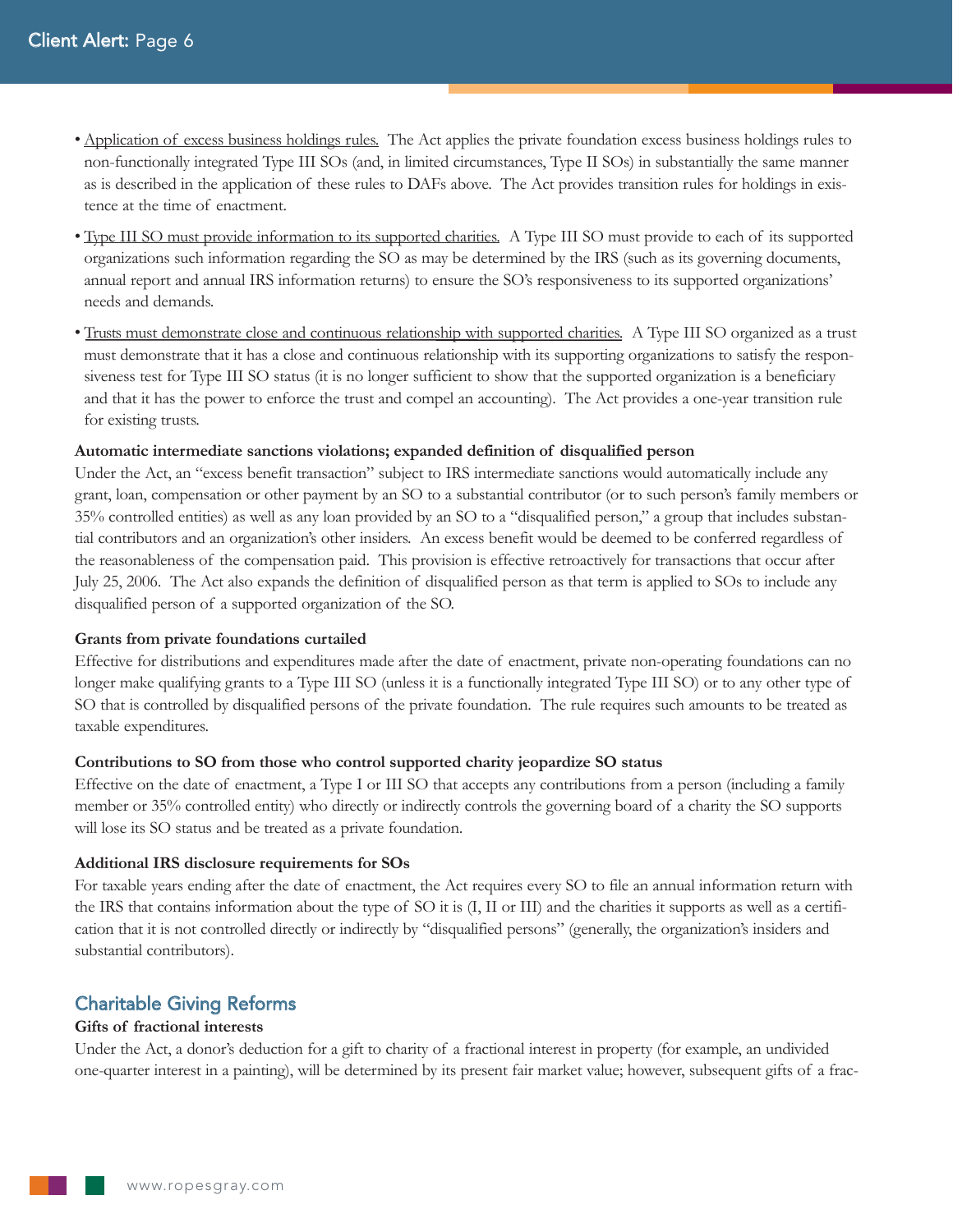tion or all of the remaining interest may be deducted only based on the value used to determine the original fractional interest (or fair market value, if less). A donor who fails to contribute all of the remaining interest in the property to the same donee within 10 years of the initial gift or the donor's death (if sooner) must recapture all charitable income and gift tax deductions plus interest and pay an additional 10% tax on the recaptured amount. The same rule applies if the charity fails to take actual possession of the contributed property for the relevant period or to use it for exempt purposes. This provision applies to gifts of fractional interests made after the date of enactment.

### **Limits on and substantiation requirements for donations of clothing and household items**

Effective after the date of enactment, no charitable deduction will be allowed for gifts of clothing or household items (excluding food, art and jewelry) unless in good used condition or better and the IRS may by regulation deny a deduction for such a gift with minimal monetary value. However, if the deduction claimed for a single donated item is greater than \$500 and a qualified appraisal is included with the taxpayer's return, a deduction may be permitted, notwithstanding the condition of the contributed item.

#### **Recapture rule for certain donations of tangible personal property**

Charitable gifts of tangible personal property may be deducted at fair market value, provided the property is used in furtherance of the organization's tax-exempt purposes. Under the Act, if a charity disposes of contributed property within the year of the gift, the donor's deduction is limited to basis unless the charity certifies either that the property was used for tax-exempt purposes or that its intended use became impossible or infeasible to implement. If disposed of in a later year but within 3 years of the contribution, the donor must include as ordinary income the difference between the claimed deduction for the property and basis, unless the charity provides the certification described above. A charitable donee that sells or disposes of any contributed property other than cash or marketable securities must now file the required Form 8282 to report a disposition within 3 years of receipt, not 2 years as previously required. These provisions apply to contributions made and returns filed after September 1, 2006. Effective after the date of enactment, a \$10,000 penalty is imposed on anyone who identifies property as having a tax-exempt use knowing that the contributed property is not actually intended for that use.

#### **Restrictions on charitable contributions of easements in registered historic districts**

A charitable deduction is currently allowed for a gift of a conservation easement on the facade of a building in a registered historic district to a qualified conservation organization. Effective for contributions made after July 25, 2006, the Act requires that the easement preserve the entire exterior of the building (including space above the building, its sides, rear and the front) and prohibit any change in the building's exterior that is inconsistent with its historical character. A qualified appraisal must be attached to the taxpayer's return for the year of gift together with photographs and a description of all current legal and administrative restrictions on development and the donor and charitable donee must enter into a written agreement certifying that the donee is a qualified organization with resources to manage and enforce the restrictions. If the deduction for the facade easement exceeds \$10,000, the taxpayer must pay a \$500 enforcement fee to the IRS. The charitable deduction is reduced by any rehabilitation tax credit claimed with respect to the donated property.

#### **Stricter rules for appraisals and appraisers**

Under present law, a taxpayer must obtain an appraisal of any property with a value of more than \$5,000 (\$10,000 if closely-held stock) unless the gift is of cash or marketable securities. Under the Act, penalties are increased on the taxpayer who makes a substantial valuation misstatement. More detailed criteria are now established for persons who may act as qualified appraisers, and penalties on such persons are increased for substantial or gross valuation misstatements. These provisions are applicable to returns filed after the date of enactment.